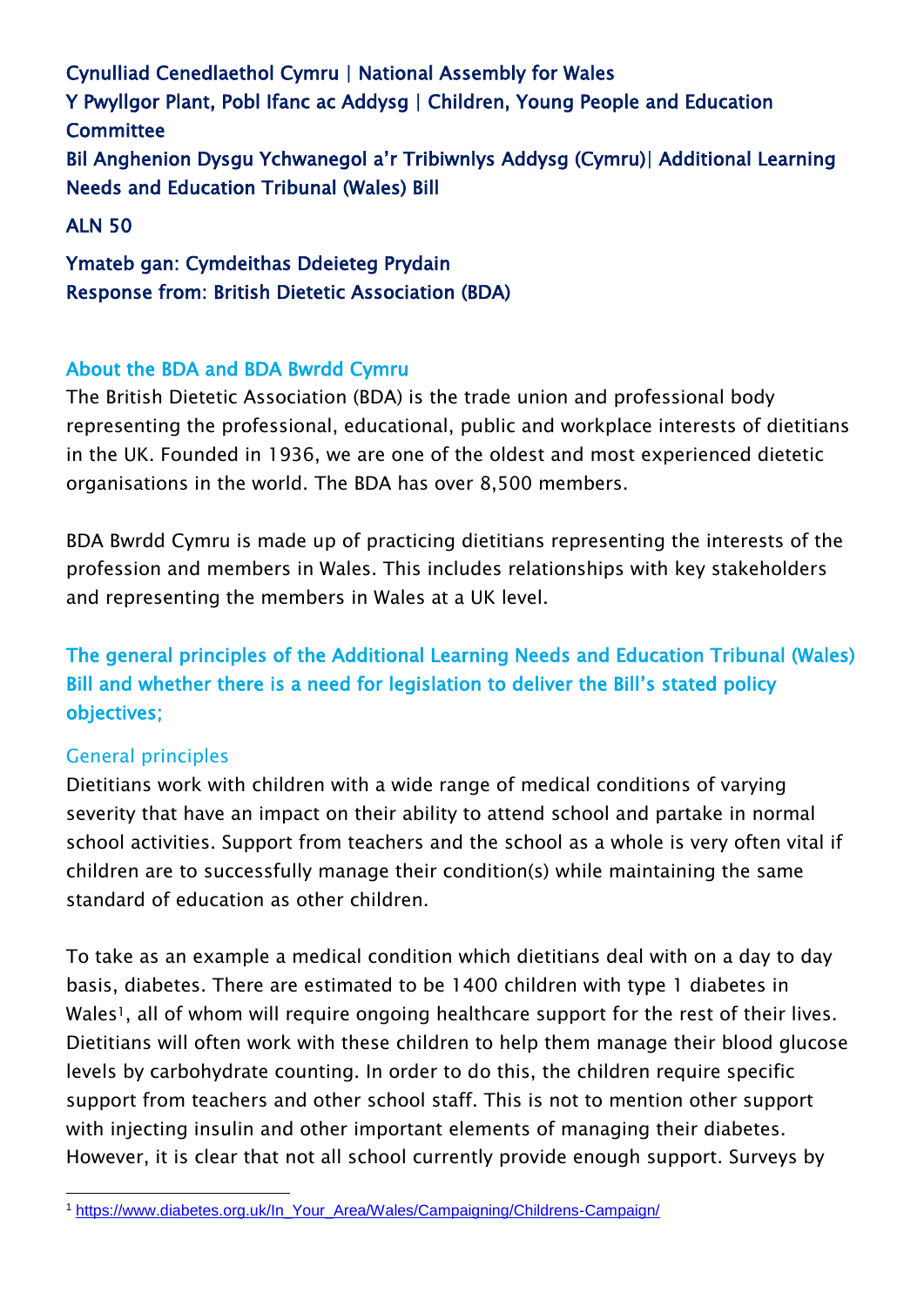Diabetes UK Cymru found that 51% of families interviewed had had an issue with the care provided to their children, and 39% reported that their child's diabetes disrupted their schooling every day.<sup>2</sup>

We are therefore disappointed that the Welsh Government's proposed ALN Bill and accompanying Framework does not include medical needs. We believe that if steps are not taken to rectify the proposed Framework, the ALN Bill will unintentionally damage the existing fragile system of support for children with medical needs. We urge the Committee to address the issues presented as a matter of urgency and warn that a failure to do so will present an unprecedented safety risk to the most vulnerable children in Wales.

Most worryingly, the reality of the current culture of management of medical needs and SEN is not reflected in the reforms. The role of the current model in the allocation of funding, the provision of support and the role of SENCOs in medical needs management etc. is not acknowledged in the Framework and, as such, the ALN Bill poses a threat to existing arrangements. There is a real risk that current provision for children with medical needs could be removed with no means of replacing it under the new system put in place by the ALN bill.

More generally, it is difficult to understand why the provision for additional learning needs should differ from that for children with those for life-threatening medical conditions. We are concerned that aside from the specific impacts of the proposed reforms, the message to children, families, school staff and Local Authorities is that children with medical needs are less important. In practice, there is a danger that this will result in the de-prioritisation of this group by schools and local authorities.

## Whether there is a need for legislation

While the BDA understand that the Welsh Government plans to update the current guidance for children with medical needs in the near future with the release of Supporting Learners with Healthcare Needs, we believe the current statutory framework will remain too ambiguous.

We believe that the current voluntary approach means that the guidance is ignored by a number of disengaged schools because it is insufficiently directive, lacks clarity of roles and fails to set out basic requirements in delivering effective support. The gaps in practical advice and specific allocation of roles, as well as optional duties contained

 $\overline{a}$ <sup>2</sup> [https://www.diabetes.org.uk/Documents/campaigning/make-the-](https://www.diabetes.org.uk/Documents/campaigning/make-the-grade/Type%201%20diabetes%20in%20schools%20in%20Wales%20-%20An%20Excellent%20Chance.public.pdf)

[grade/Type%201%20diabetes%20in%20schools%20in%20Wales%20-%20An%20Excellent%20Chance.public.pdf](https://www.diabetes.org.uk/Documents/campaigning/make-the-grade/Type%201%20diabetes%20in%20schools%20in%20Wales%20-%20An%20Excellent%20Chance.public.pdf)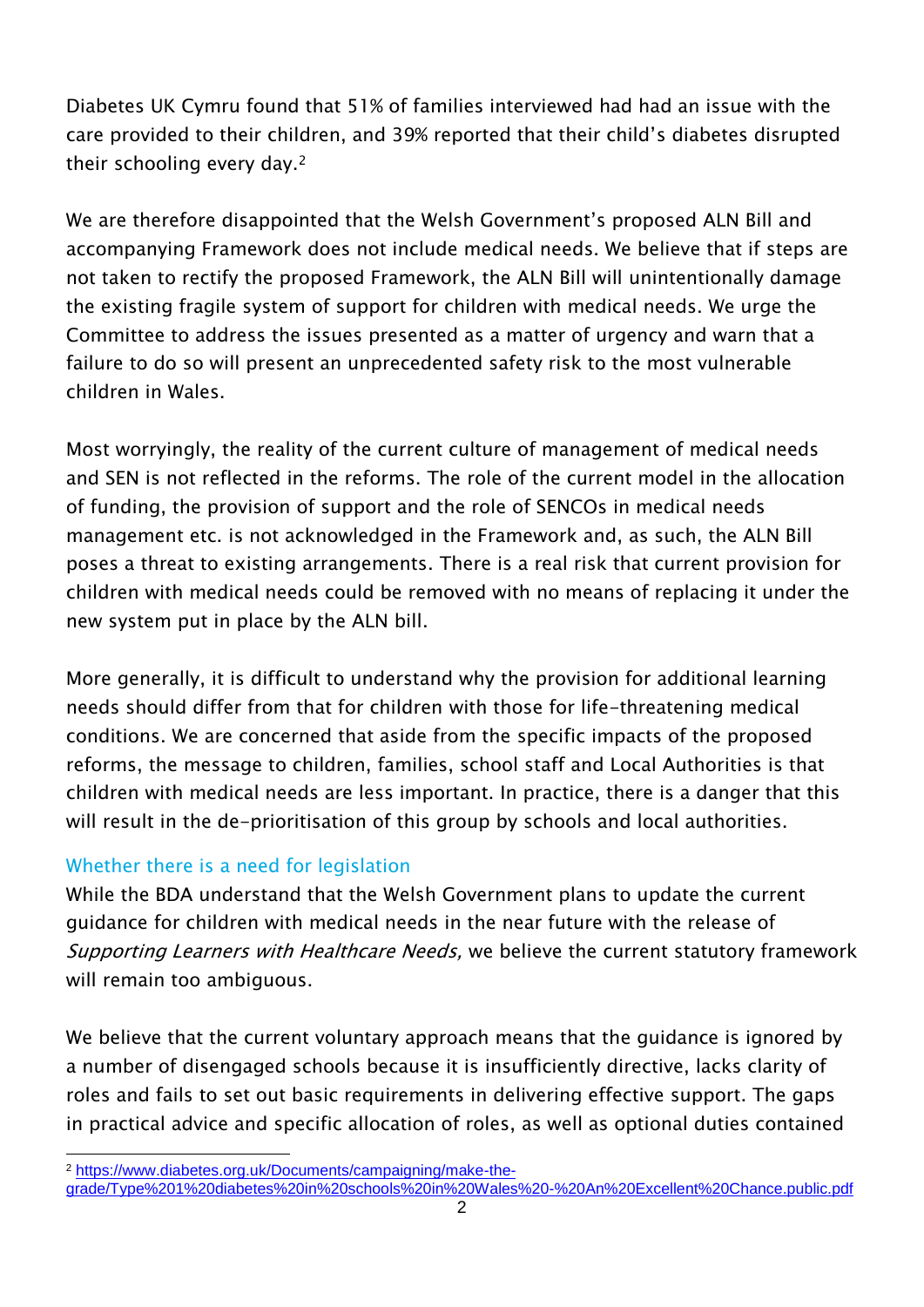in the draft allows for inaction. Any revision of the 2010 guidance which does not address the lack of oversight, direction and the underpinning legal framework will not succeed in improving the position of children with medical conditions.

We support the reasons outlined by Welsh Government for reforming the system of support for children with Additional Learning Needs, such as having legislation that is fit for purpose, guarantees equity of rights, is fair and that underpins the rights of children. We strongly believe there is a need for reform of legislation as it applies to children with medical needs for exactly the same reasons. Indeed, sections 3.1 and 3.2 of the Explanatory Memorandum describe exactly the issues faced by children with medical needs as much as children with SEN.

Benefits of inclusion of healthcare needs in the statutory framework set out in the ALN bill:

- Will provide assurance and protection to families, school governors and staff, healthcare professionals and Local Authorities that they are doing as instructed and required by law.
- Enable families to check/reference the care that they have in place or are planning to put in place to parents and set expectations for all parties.
- Ensure consistency across Wales that is currently lacking.
- Assist in dispute avoidance prior to the need for dispute resolution through the renamed Education Tribunal for Wales.
- Children with medical conditions will achieve better health and education outcomes, with decreased costs to the NHS as a consequence.

## Whether there are any unintended consequences arising from the Bill;

#### Medical Conditions classed as a disability

Some medical conditions are well established as disabilities under the Equality Act 2010 and therefore in practice, some conditions would be included under the ALN Framework and some wouldn't be. The proposed ALN Framework fails to acknowledge, clarify or address this. The Supporting Learners with Healthcare Needs draft guidance also fails to do this. This has a number of potential consequences:

- Widen the existing gap between the 'have/have nots' in terms of support for medical needs, which is already unacceptably wide (as described above).
- Intensify the battle to obtain the best available level of support. 'Statement versus No Statement' would be replaced with 'ALN rights or no ALN rights'. It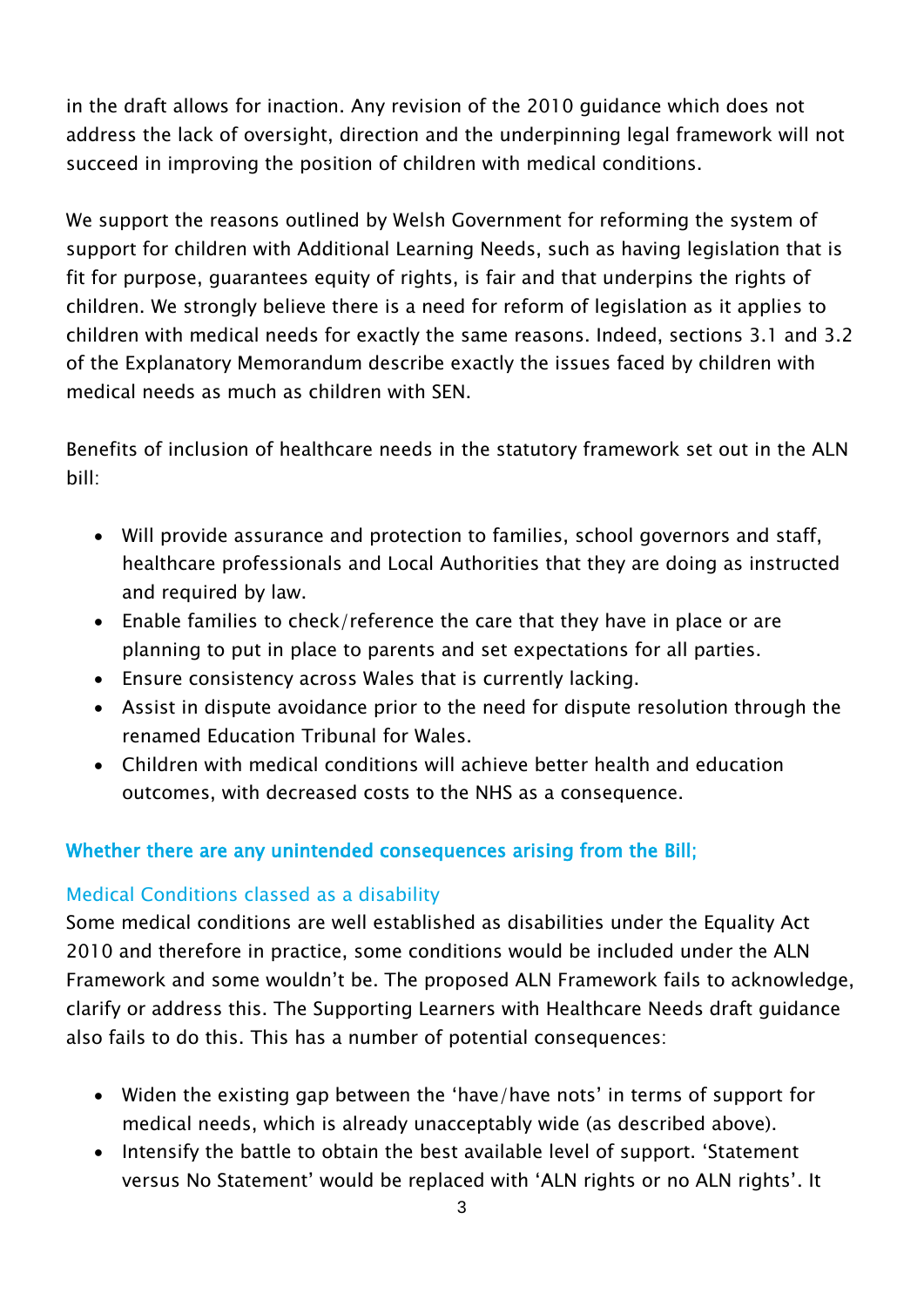may also risk unnecessary diagnosis of a learning difficulty in order to secure ALN funding.

- Result in confusion in practice and an assumption that non-clinical education roles have a level of specialist or clinical knowledge.
- Risk that not including all medical conditions will threaten the willingness of staff who currently provide care on a voluntary basis and will deter those who would like to.

The existing legislation also fails to take account of children/young people with a medical condition in addition to a learning difficulty/disability. There is no recognition of this group, although it is not uncommon for a child to have both.

### Mixed messaging

The proposed ALN Code is a statutory document. Sections 121 – 124 describe medical conditions management under the title of 'Initial considerations - medical needs'. Section 121 signposts the reader to the non-statutory Supporting learners with healthcare needs guidance document. The statutory document instructs the reader to follow a non-statutory document that fails to guarantee any support to children with medical needs. Clarification is needed with regards to this mixed-messaging in order to support schools and educational staff to deliver appropriate support to children/young people with medical needs.

## Comparison of rights/support

The table below compares the guaranteed level of support for children with ALN with that guaranteed to children with chronic and life-threatening medical conditions:

| <b>ALN Framework</b>          | <b>Medical Needs Guidance</b> | <b>Comments</b>         |
|-------------------------------|-------------------------------|-------------------------|
| Individual Development Plan   | Individual Health Plan        | Decision to create IHP  |
| (IDP): Issued to all children | (IHP): States that "not all   | rests with Head Teacher |
| with ALN regardless of        | learners with healthcare      | and not health staff.   |
| complexity of need.           | needs require an IHP". If     | Needs of some children  |
| Document is legal and         | IHP in place, it has no       | with medical conditions |
| enforceable.                  | status/weight if non-         | may be greater than     |
|                               | compliance is an issue.       | those on the less       |
|                               |                               | complex ALN spectrum.   |
|                               |                               |                         |
| Mandatory / Enforcement       | Non-mandatory / no            | Guidance does not       |
|                               | enforcement                   | address non-            |
|                               |                               | compliance by parties   |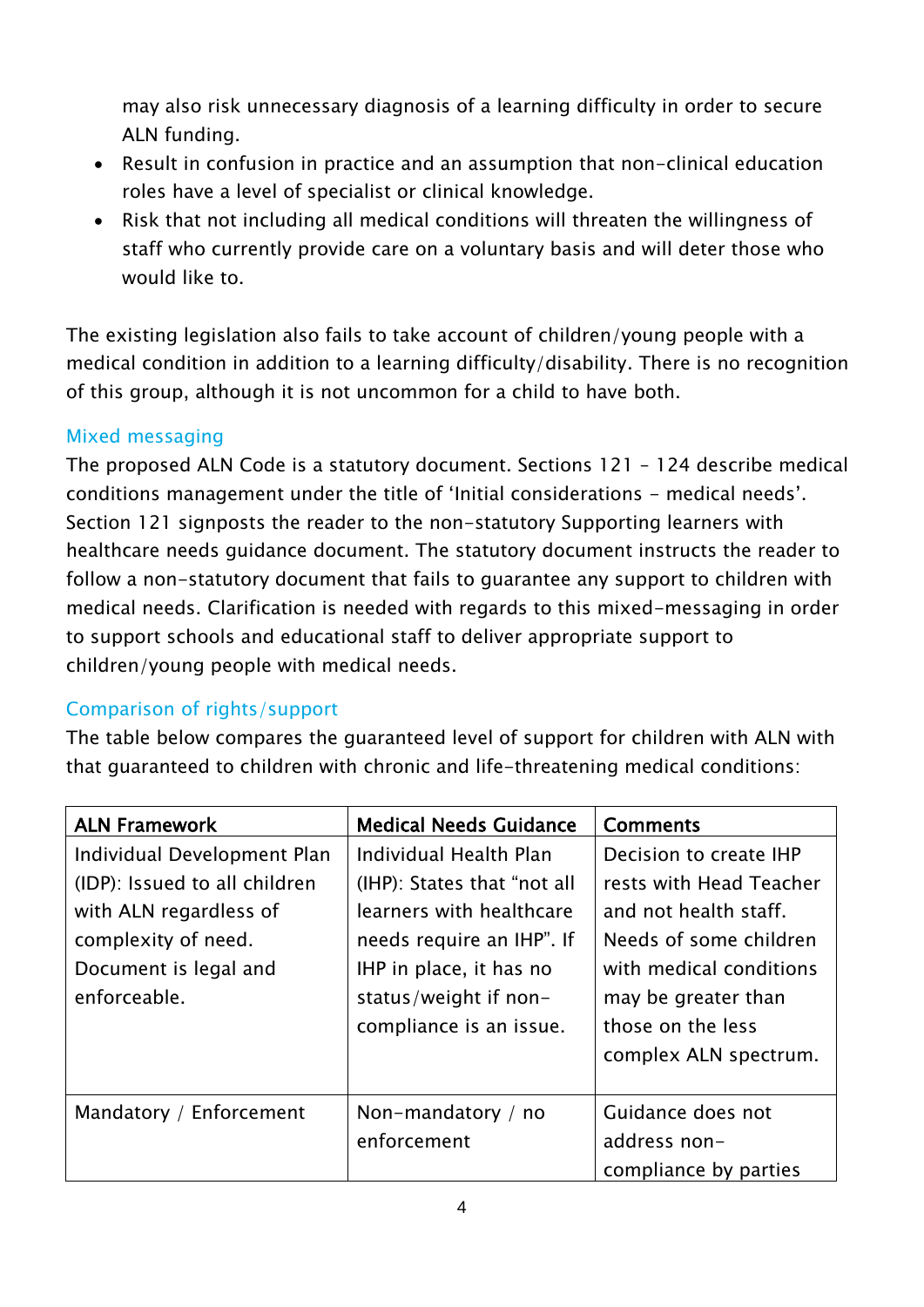| Clarity                               | Insufficient detail                       |                                                                                                                                |
|---------------------------------------|-------------------------------------------|--------------------------------------------------------------------------------------------------------------------------------|
| Tribunal access & rights of<br>appeal | No Tribunal access or<br>rights of appeal | <b>Education Tribunal has</b><br>no jurisdiction over<br>Health services or health<br>cases.                                   |
| DECLO role                            | No access to DECLO                        | The DECLO role is a<br>health/clinical role but<br>it's remit will not cover<br>medical conditions if<br>they are not included |
| Campaign to raise awareness           | No plan to raise                          |                                                                                                                                |
|                                       | awareness                                 |                                                                                                                                |

## Whether there is enough clarity about the process for developing and maintaining Individual Development Plans (IDPs) and whose responsibility this will be;

We would argue that the relationship between IDPs and IHPs (in either their current guise or any future iteration) remains unclear and warrants further consideration.

## The capacity of the workforce to deliver the new arrangements;

Whilst we recommend that a statutory duty be introduced, we fully acknowledge that this cannot work in isolation and needs to be supported by an adequate workforce.

The proposed draft document does not offer a solution if no school staff members are willing to volunteer as the person responsible for medical needs. We believe it is important that the government considered how it will reconcile voluntary roles with the provision of consistent and effective support for a child with complex medical needs when away from home. The voluntary capacity means that some schools do not deliver support as they should or rely on parents to attend school premises.

Many parents and health care professionals raise concerns around the challenges they face when senior staff members at schools, such as Head Teachers or Deputy Head Teachers, are very reluctant for any staff to be responsible for medical needs. Some